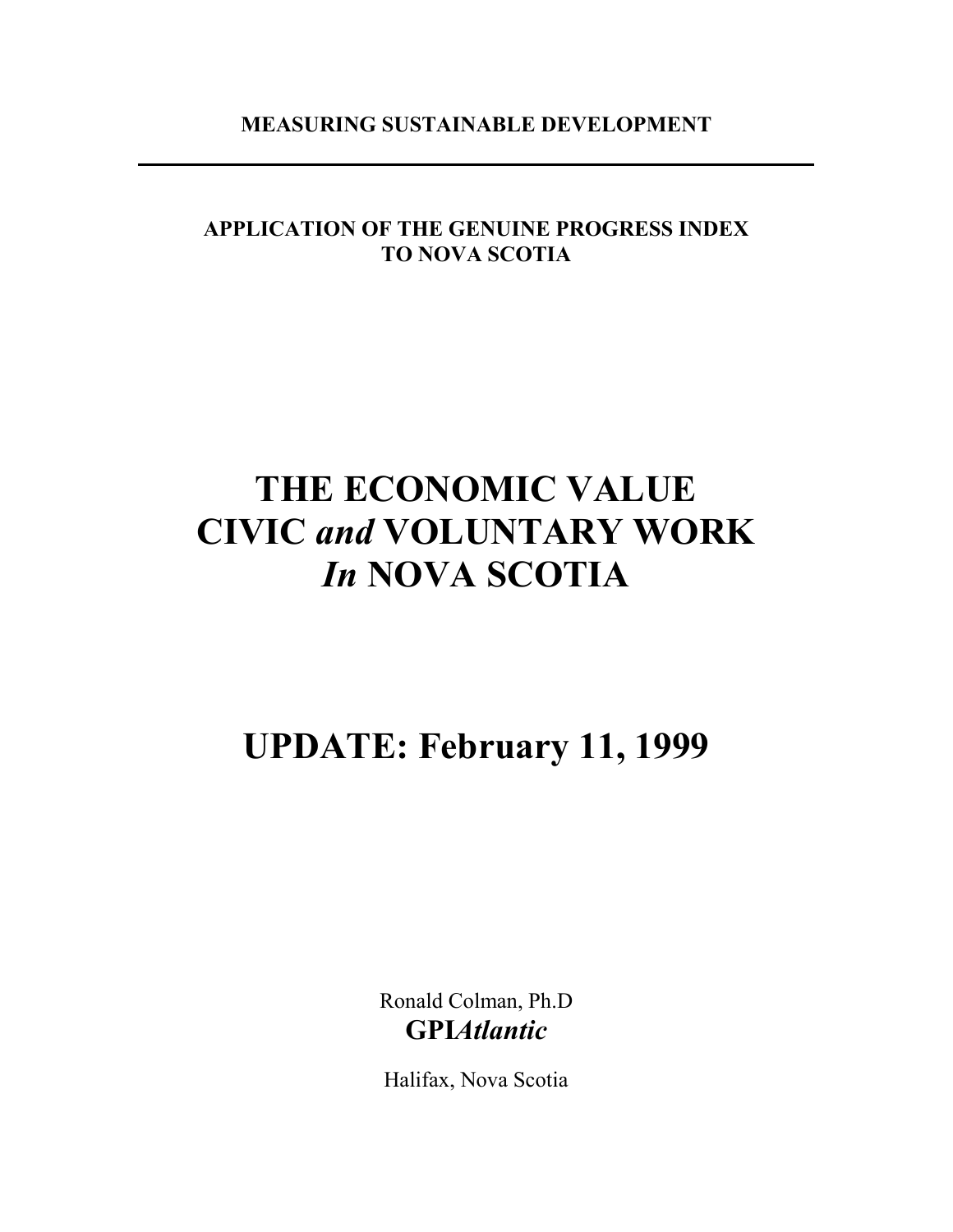#### **1. Executive Summary** *(See Appendix for Charts and Tables)*

New data from Statistics Canada reveal that volunteer services offered through community organizations declined by 7.2% in Nova Scotia and by 4.7% in Canada between 1987 and 1997. The decline is costing Nova Scotians \$60 million and Canadians \$1.83 billion annually in lost volunteer services. This loss is not counted in the GDP or in any of the conventional economic accounts.

The decline has occurred despite a substantial increase in the number of volunteers, because volunteers are offering an average of 25% fewer voluntary hours per person in Nova Scotia than they did 10 years ago. University graduates and married women, who both have particularly high rates of volunteer participation, are increasingly time crunched. Highly educated people are putting in more overtime hours in the paid economy, and many working married mothers are highly time stressed trying to juggle family and work responsibilities. These pressures are squeezing out voluntary work.

The volunteer rate among youth, 15-24 years old, almost doubled between 1987 and 1997, accounting for much of the increase in volunteer numbers. However, unlike older volunteers whose primary motivation is "helping others," most young people say they are volunteering to increase their job opportunities, clearly a response to high youth unemployment rates in this period.

The decline in voluntary services has come at the same time as declining real incomes and cuts in government social services and income supports. The combined loss of government *and* voluntary social services and supports across Canada, excluding cuts to health and education, is estimated at 30% since 1993. Volunteer organizations and community-based agencies have been unable to meet the rising demand for services to the elderly, sick, disabled, youth, poor, and others at risk, partly as a result of significant cuts in public funding.

The new evidence challenges for the first time the prevailing assumption that voluntary groups and community-based agencies have absorbed and compensated for cuts in government services. Finance Minister Paul Martin has said: "There is no question that governments have to rely on volunteerism more than ever in a time of cut-backs". In fact, the decline in voluntary services has compounded the cuts in government services, producing a substantial erosion of the social safety net, the standard of living and the quality of life of Canada's most vulnerable groups.

The 1997 National Survey on Giving, Volunteering and Participating makes possible the first ever trend analysis of voluntary work in Canada. However it measures only formal voluntary work offered through organizations, whereas Nova Scotia and the Maritimes have particularly high rates of informal voluntary work. Later this year Statistics Canada will release the results of the 1998 General Social Survey that will allow, for the first time, an analysis of trends in both formal *and* informal voluntary work. GPI Atlantic has recommended an annual time use survey to track these vital trends in the voluntary sector on a more regular basis.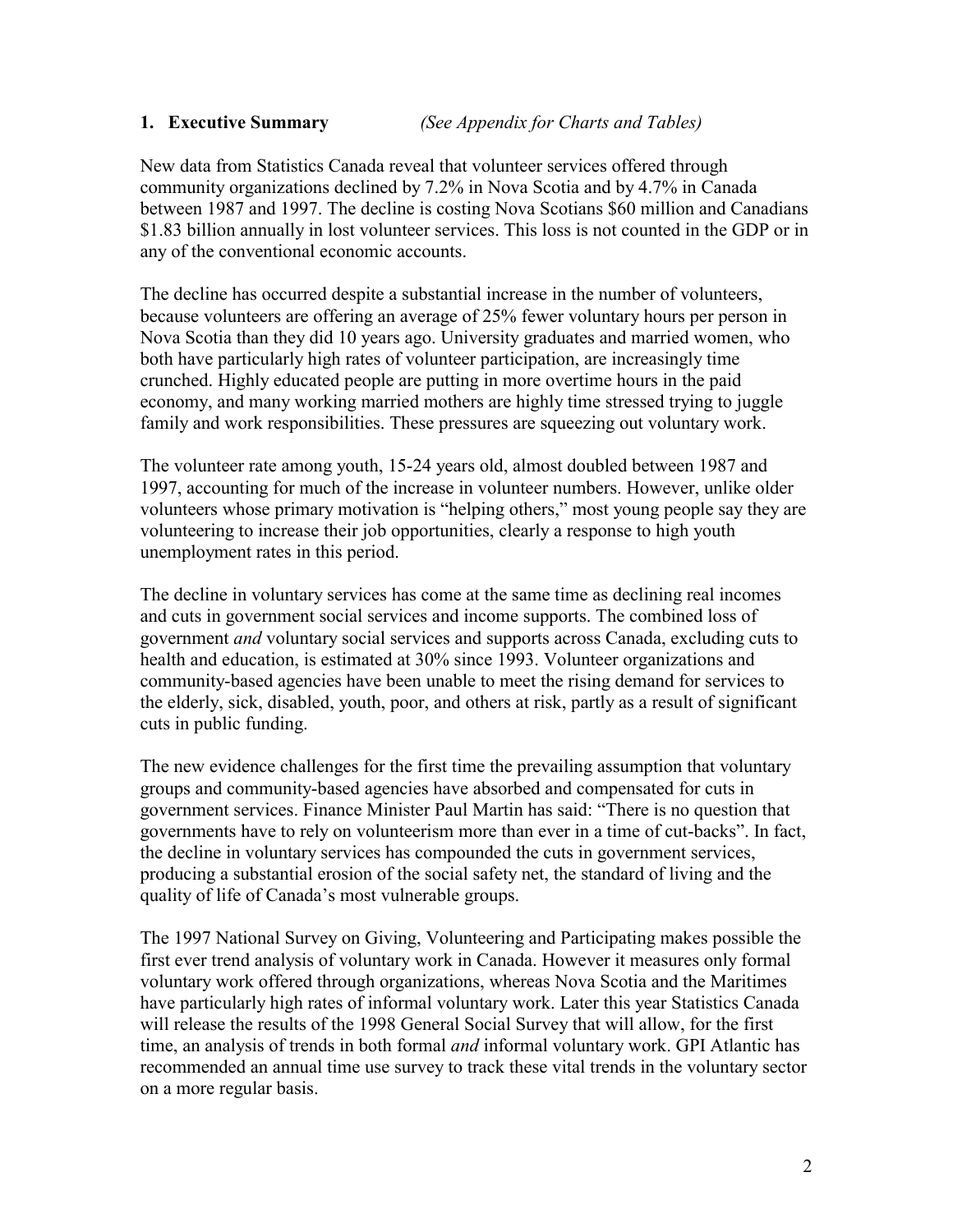#### **2. July 1998 GPI Report: Major Findings**

In July 1998, GPI Atlantic issued its first data release for the Nova Scotia Genuine Progress Index on the economic value of civic and voluntary work in the province. The report found that Nova Scotians voluntarily contribute an estimated 134 million hours a year of their time helping those in need, caring for their environment, and contributing to society at large and to their local communities. If this voluntary contribution were withdrawn, either our standard of living would decline dramatically, or the work would have to be replaced for pay.

If this voluntary work were replaced for pay in the government or private sectors it would be worth \$1.75 billion a year to the economy, the equivalent of 81,000 jobs. In addition, volunteers pay out \$128 million a year in non-reimbursed out-of-pocket expenses to perform their voluntary work. Altogether, the economic value of voluntary work amounts to 10% of the provincial GDP, or \$2,500 for every adult Nova Scotian, but this work is not counted anywhere in our standard economic accounts.

On average, every adult Nova Scotian devotes about 3 hours and 23 minutes a week to civic and voluntary work, the highest rate in the country and well above the Canadian average of 2 hours and 40 minutes a week. One-third of adults in the province work for non-profit volunteer organizations, and three-quarters volunteer informally, visiting the sick, caring for the elderly, shopping and cooking for the disabled, providing unpaid child care for working mothers, and performing a variety of other social and civic services.

Nova Scotians also contribute about \$100 million a year to charities, and volunteer organizations contribute to the formal economy indirectly by providing valuable skills training to workers. Surveys demonstrate that generosity and a desire to help others are the primary motivations for the vast majority of volunteers. In addition, the strong network of voluntary and community organizations provide the backbone of the civil society that is a primary guarantor of democratic values.

#### **3. Warning Signals**

The GPI report pointed out that while voluntary work is usually considered as individual acts of charity, it actually provides services of enormous economic and social value to the province which merit strong support if our standard of living and quality of life are to be maintained. At the same time, the report noted warning signals that the current strength of voluntary activity, a powerful existing asset to the province, could not be taken for granted.

In particular, the July report noted that time stress was increasing dramatically for the two groups that have traditionally had the highest participation rates in voluntary activity – university graduates and married women. Overtime hours in the market economy have increased most rapidly for university graduates. And married women, whose labour force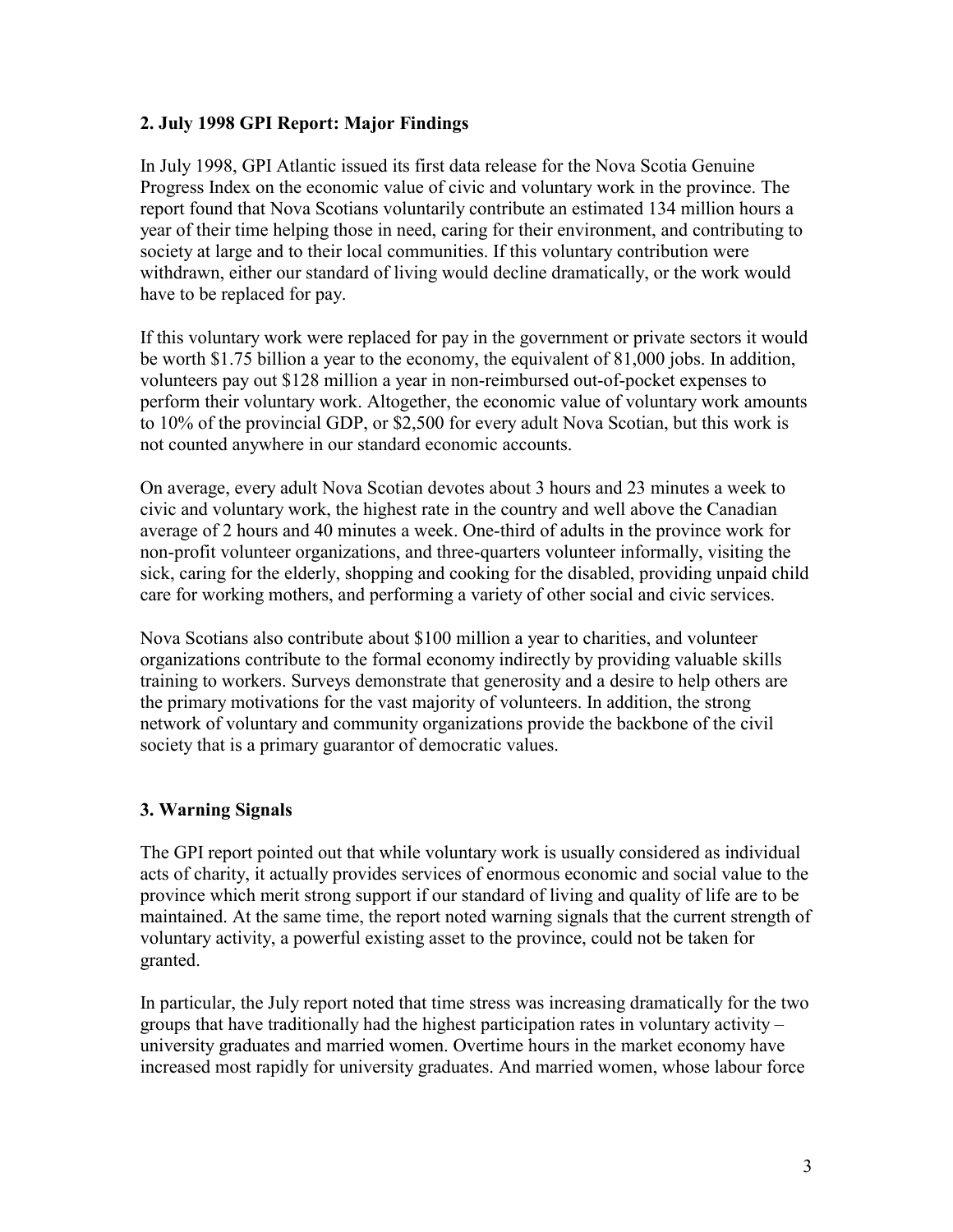participation has doubled without a corresponding decrease in household work, are cited in Statistics Canada surveys as the most time-stressed segment of the population.

In addition, the July 1998 GPI report drew attention to the growing phenomenon of "involuntary voluntary work". Youth, unable to find paid employment, are doing more voluntary work to enhance their job resumes and improve their work skills. The report recommended that future surveys assess this trend in the same way that current market employment surveys estimate involuntary part-time work, by asking whether the reason for voluntary activity was inability to find a job. Though voluntary work may provide useful job training and serve as an investment in human capital, "genuine progress" in the long-term might better be served by these "involuntary volunteers" finding paid employment.

#### **4. New Statistics Canada Data on Volunteers: Issues of Comparability**

Since the GPI report was released, Statistics Canada has published the results of its 1997 National Survey of Giving, Volunteering and Participating, entitled *Caring Canadians, Involved Canadians* (Statistics Canada catalogue no. 71-542-XPE). GPI Atlantic welcomes this important study which helps to further our knowledge and understanding of this important sector of the economy and to foster the necessary recognition and support of vital voluntary services on which society depends. The 1997 survey updated the 1987 National Survey on Volunteer Activity in Canada, and provides the first ever time series on trends in formal volunteer activity in this country. These trends will be examined in section 4 below.

Unfortunately the survey results are not strictly comparable to those in the GPI report, since they count only formal volunteer hours offered through registered organizations, while the GPI data include "informal" voluntary work, which is help and support given directly by individuals without going through any formal organization. The GPI data are based on the 1992 Statistics Canada General Social Survey (GSS), which counts both formal and informal voluntary work and which will be updated in 1999 with the release of the 1998 General Social Survey results. Next year, therefore, it will be possible to assess trends in the GPI data and to determine whether total voluntary work has been increasing or decreasing.

Although the GPI report used the National Survey on Volunteer Activity for data on attitudes and motivations of volunteers, on out-of-pocket expenses of volunteers, and on indirect contributions to the economy through skills training, it relied primarily on the GSS data for two reasons:

1) First, about twice as much voluntary activity, especially helping the elderly, sick and disabled, takes place informally as through non-profit organizations. Informal voluntary activity is particularly important in the Maritimes in providing critical social services to the community, with the three Maritime provinces ranking as the top three in the country in informal volunteer participation rates. This explains why,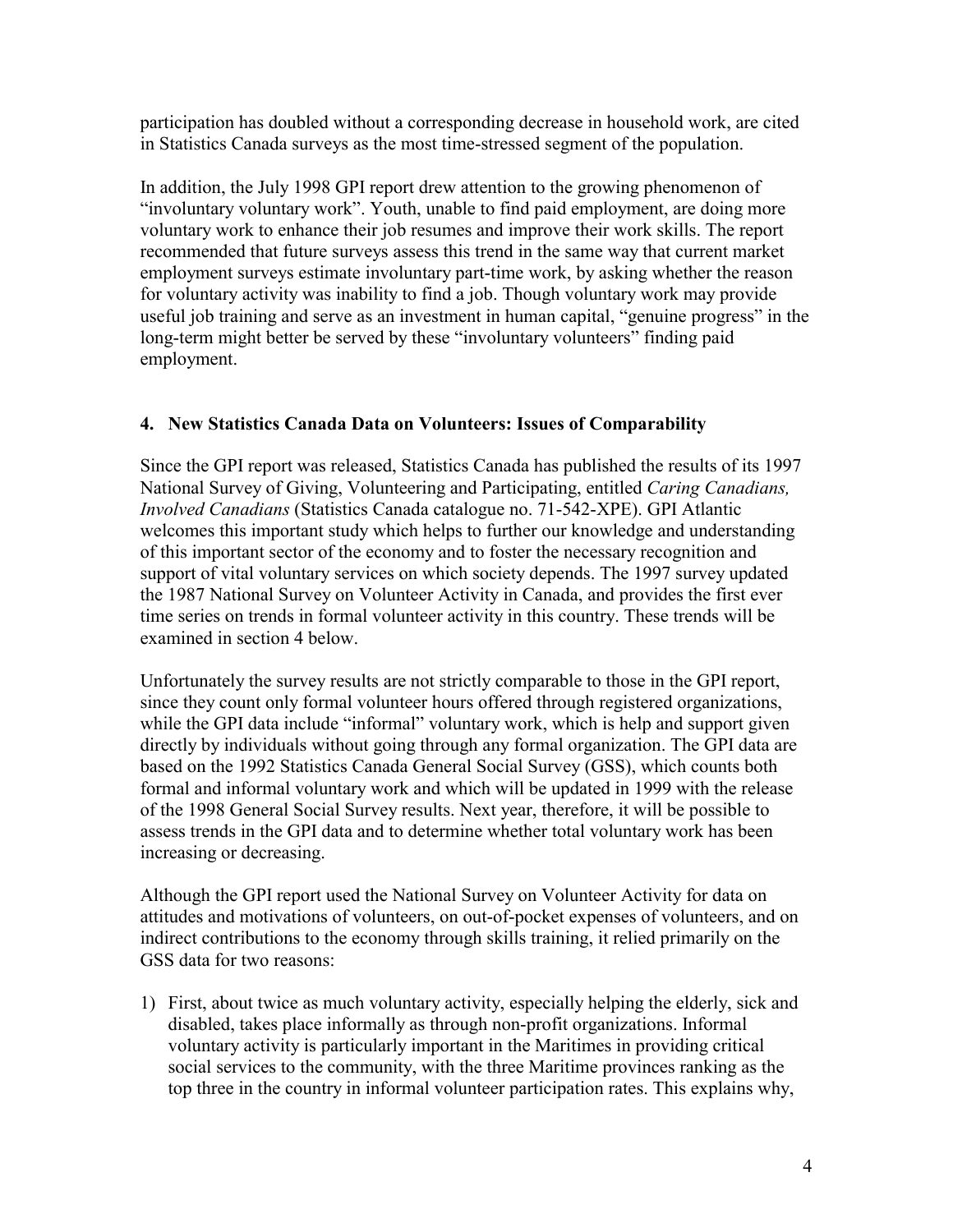although the Prairie provinces have slightly higher rates of formal volunteer participation, Nova Scotia ranked first when both formal and informal voluntary work were considered in the 1992 GSS.

2) Second, Statistics Canada's General Social Survey employs time diaries, which are considered the most accurate and objective method of collecting time use data, and which ensure that overlapping activities are not double-counted. The volunteer surveys, by contrast, are based on questionnaires.

#### **5. Alarming Trends**

 $\overline{a}$ 

Despite these methodological differences, the new Statistics Canada survey reveals some alarming trends which are predicted in the July 1998 GPI report. While more Canadians than ever are volunteering, they are giving less time than before, evidence of the time squeeze described earlier.

In Canada, formal volunteer hours per capita have dropped by 4.7% since 1987, and in Nova Scotia by 7.2%. What this means, in effect, is that young people, the elderly, the sick and the disabled are receiving less volunteer services per capita than 10 years ago. When volunteer hours are mapped against the growing percentage of elderly people in the population, the drop in volunteer services to the elderly may be as high as 15% in Nova Scotia and 17% nationwide. While more Nova Scotians volunteered in 1997 than in 1987, the average annual hours contributed per volunteer declined from 188 to 141, a drop of  $25\%$ .<sup>1</sup> (See Table 1 and Charts 1 and 2).

If voluntary work had continued to be offered through community based organizations at the same rate as 10 years ago, Nova Scotians would have received the benefits of 4.3 million additional hours of voluntary services in 1997, and Canadians would have received 110.2 million more hours than they actually did. This decline cost Nova Scotia \$60 million and Canada \$1.83 billion in lost formal volunteer services in 1997.<sup>2</sup> Because

 Lost service hours are computed by first assuming the same rate of volunteer participation and annual hours per volunteer in 1997 as in 1987, and then subtracting the *actual* total volunteer hours as reported in Statistics Canada's 1997 National Survey of Giving, Volunteering and Participating (catalogue no. 71-542-

<sup>&</sup>lt;sup>1</sup> Statistics Canada, *Caring Canadians, Involved Canadians,* catalogue no. 71-542-XPE, 1998, pages 27 and 59; David Ross, *Economic Dimensions of Volunteer Work in Canada,* Department of the Secretary of State of Canada, January 1990, page 11.

<sup>&</sup>lt;sup>2</sup> Monetary values are derived using Statistics Canada's replacement cost (specialist) imputation for volunteer work, in Statistics Canada, *Households' Unpaid Work: Measurement and Valuation,* catalogue no. 13-603E, no. 3, Table A.4, page 71, adjusted to 1997 dollars. For monetary valuation methodology, see GPI Atlantic, *The Economic Value of Civic and Voluntary Work in Nova Scotia*, Halifax, July, 1998, sections 5.2, pages 17-20, 7.2, pages 34-36 and 7.3, page 37. Since university graduates have a disproportionately high rate of contribution to volunteer organizations - (73% of Nova Scotian university graduates contribute unpaid services to voluntary organizations in the province), - the opportunity cost method of valuation is likely to yield a considerably higher value than the replacement cost method used here. The figure of \$60 million for the province can therefore be regarded as a conservative estimate. About 7% of the total represents out-of-pocket expenses by volunteers (see GPI Atlantic, op. cit., section 7.3), with the remainder representing the actual hourly value of the voluntary work performed.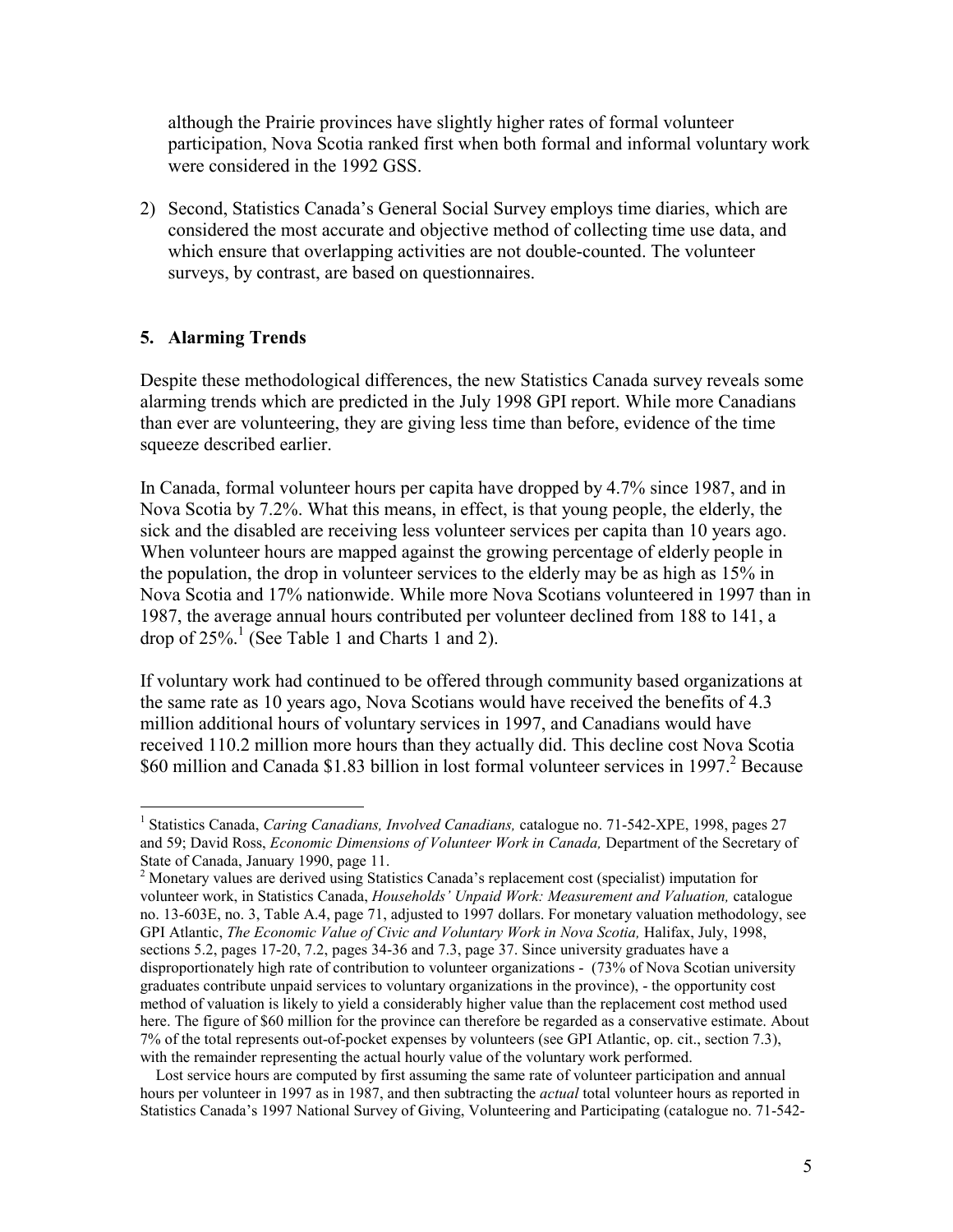voluntary work is not measured in the conventional economic accounts, this loss does not show up in the GDP or in any other market statistics, and is presented here for the first time.

The first data on trends in both formal *and* informal voluntary work since 1992 will be available later this year with the publication of results from Statistics Canada's 1998 General Social Survey, and will allow the results presented here to be tested. This will be particularly significant for the Maritime provinces where informal voluntary work has traditionally played a greater role than in the rest of the country. As noted in the July 1998, GPI Atlantic report, Nova Scotia has had the highest rate of volunteering in the country when all forms of voluntary work are considered. It will be interesting to find out whether the informal sector has compensated for the decline in formal voluntary hours.

#### **6. Voluntary Service Decline Compounds Cuts in Government Services.**

The decline in formal volunteer hours has occurred at the same time as major cuts in government services to the same vulnerable groups who are dependent on voluntary services. If the one-third cut in annual federal transfer payments to the provinces for health and social services is taken as a proxy for service losses at the government level, then the actual total decline in services to these vulnerable groups is very steep indeed.<sup>3</sup> The policy implications of this combined loss are discussed in section 6 below.

At least a portion of the decline in government services is reflected in reduced income supports and social service expenditures. These expenditures rose until 1993 and have fallen steadily since then. Since 1993, per capita government transfers to individuals have fallen by 4%; per capita provincial expenditures on social services have fallen by 17.5%, and per capita municipal government social service spending by  $12\%$  (Table 2).<sup>4</sup>

The decline in transfers should also be measured in relation to the 3% drop in real earnings since 1993. Average real earnings have actually fallen by 6.5% since 1987 and by nearly 10% since 1976, but until 1993, increased government transfer payments

XPE). The total hours gap is then multiplied by \$13.02 an hour for Nova Scotia and by \$15.52 an hour for Canada, representing the market-rate replacement cost of volunteer work as reported by Statistics Canada (catalogue no. 13-603E, table 4). Total annual volunteer out-of-pocket expenses, as reported by the 1987 Survey of Volunteer Activity; (Ross, David, *Economic Dimensions of Volunteer Work in Canada,* 1990, page 17) amounted to about 7% of the replacement cost value of volunteer work. This percentage is therefore added to the replacement cost of the lost hours.

<sup>&</sup>lt;sup>3</sup> *Maclean's*, July 1, 1996, notes the loss as one-third of the \$17 billion in annual transfer payments to the provinces between 1996 and 1998. *The Globe and Mail,* March 8, 1996, notes that federal cash transfers to Nova Scotia will be reduced from \$625 million in 1996-97 to \$377 million in 2001, a loss of 40%.

<sup>4</sup> Government transfers to persons in Nova Scotia from: Statistics Canada, *Provincial Economic Accounts, 1997*, catalogue no. 13-213, table 13, page 160; per capita figures derived from population counts in Statistics Canada, *CANSIM database*, matrix 1; provincial expenditures on social services from Statistics Canada, *CANSIM database* 2784, "Provincial Government Revenues and Expenditures"; municipal expenditures from Statistics Canada, *CANSIM database* 7096, "Local Government Revenues and Expenditures". The author wishes to acknowledge the research assistance of Colin Dodds for compiling the data for this paragraph.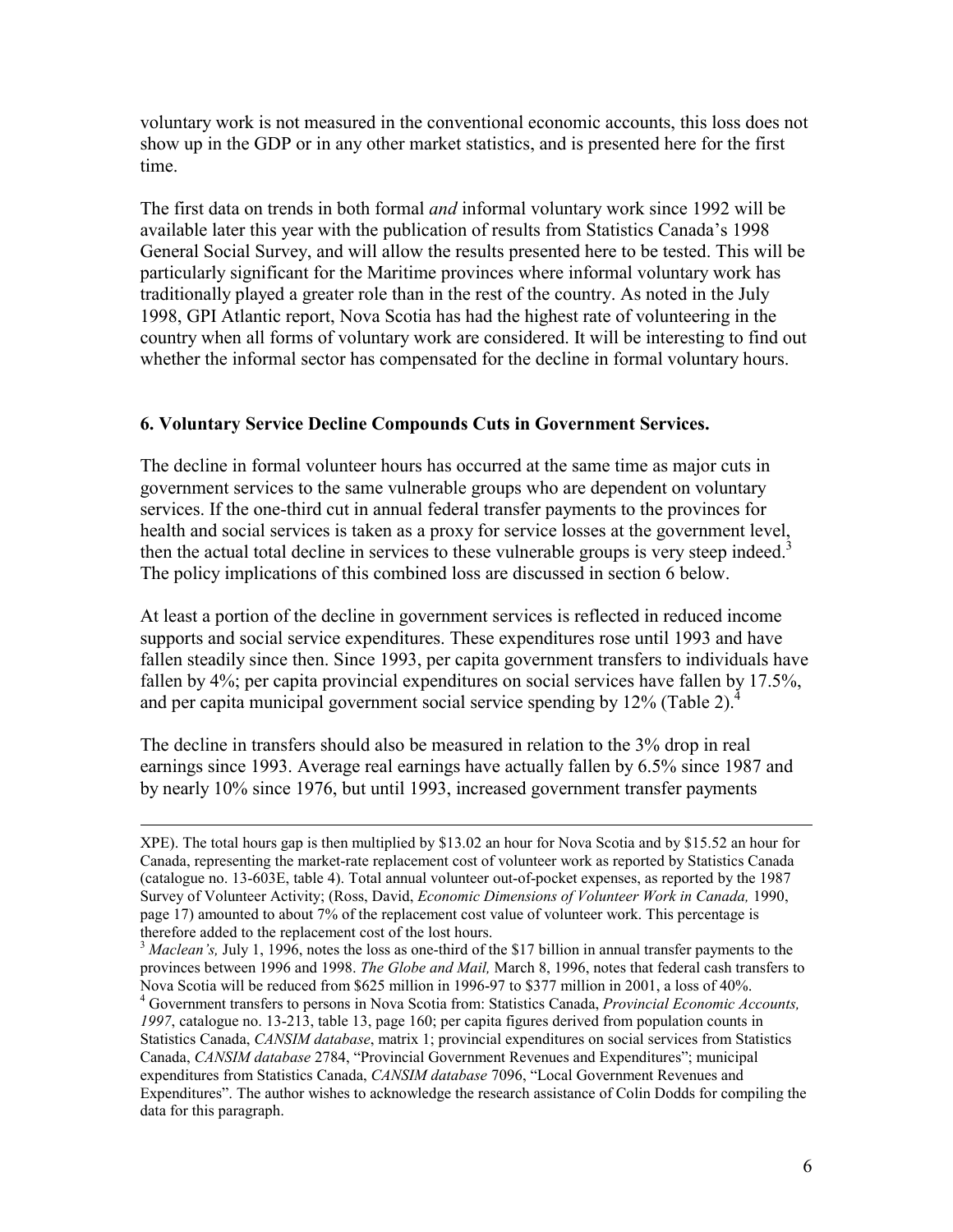partially compensated for the loss of wages. It is only since 1993 that *both* earnings *and*  income supports have declined.<sup>5</sup> The *average* loss of earnings for all Nova Scotians actually masks far greater disparities, with the poorest 40% of Nova Scotian families experiencing a 23% decline in real income after tax since 1987, compared to an 8% decline for the wealthiest  $40\%$ .<sup>6</sup>

The combined effects of declining earnings and income supports, substantial cuts in government social services, and the loss of volunteer services, have together produced a serious erosion in the standard of living and quality of life of vulnerable groups in Nova Scotia and throughout Canada. Even excluding reductions in government spending on health care (which affects the elderly and disabled) and cuts in education funding (affecting the young), the *combined* loss of government *and* volunteer social services and supports in the last five years is estimated at nearly 30%.

This is the first known documentation of this combined loss and challenges the prevailing assumption that volunteer services have been able to compensate for cuts in government services. Given the dramatic decline in real incomes for poor Nova Scotians, this substantial loss of government *and* volunteer services indicates that the "social safety net" is no longer operable for many vulnerable groups and individuals.

This gradual erosion of income and services helps explain the steady rise in child poverty levels, increased dependence on food banks, and higher levels of demand experienced by voluntary groups and community-based agencies. A study of 24 community-based nonprofit social service agencies in the Halifax Metro area, released last year, concluded: "…The repercussion from changes in health care, social assistance and employment programs to the agencies and their clients was overwhelming". It summed up agency responses as: "More requests for services; less ability to serve."

#### **7. Why the Decline in Volunteer Hours?**

 $\overline{a}$ 

With the steady decline in real incomes through the 1990s, many people are putting in longer hours for pay to make ends meet. In Nova Scotia, personal disposable income per capita has declined by 8% since 1988, matching the 7% drop in per capita formal

<sup>&</sup>lt;sup>5</sup> Average weekly earnings, including overtime, Nova Scotia industrial aggregate, from Statistics Canada, *CANSIM database* 4330, L64926. All percentages are based on 1997 inflation-adjusted constant dollars, using the Consumer Price Index.

<sup>&</sup>lt;sup>6</sup> Statistics Canada, custom tabulation, "Nova Scotia Economic Families Size 2+, Quintile Shares, Average Income and Gini Coefficients by Income Before Transfers (IBT) and Income After Tax (IAT) Quintiles, 1980-96."

<sup>&</sup>lt;sup>7</sup> Captain William Spry Community Centre, Metro Community Services Network, Nova Scotia Association of Social Workers, *Under Siege: A Study of Non-Profit, Community-Based Agencies in an Era of Cuts,*  Halifax, Nova Scotia, January, 1998. An earlier study by the same groups, *More Crises, Less Resources: The Impact of Cuts to Community Agencies,* Halifax, December 1996, reports on the six-year period 1990- 1996.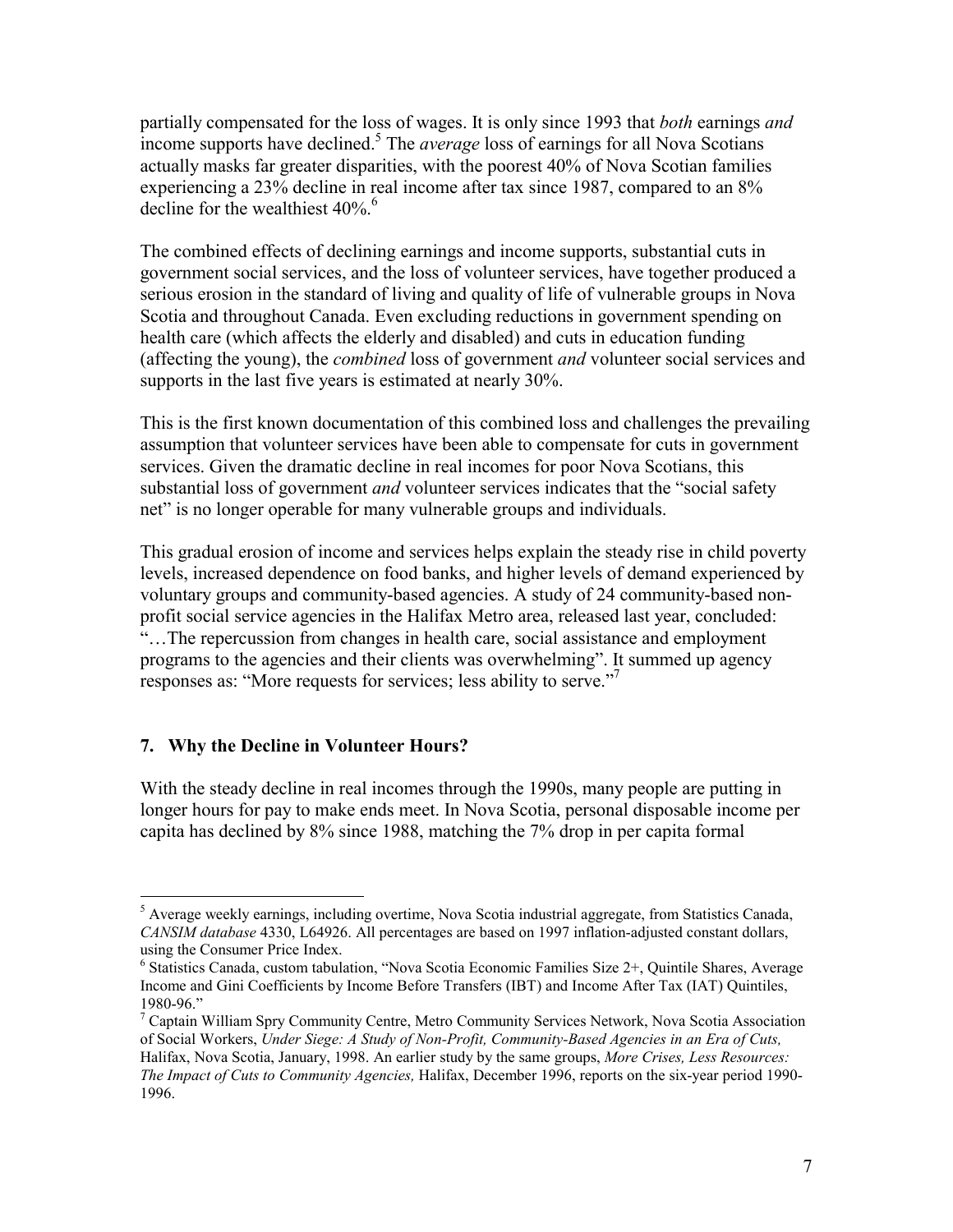volunteer hours.<sup>8</sup> Since the employment rate in 1997 was identical to that in 1987 (52.8% in both years), the decline in volunteer hours cannot be explained by an increase in paid employment.<sup>9</sup>

The percentage of university graduates working for volunteer organizations in Nova Scotia has actually risen from 60% in 1987 to 73% in 1997, by far the highest rate in Canada, and nearly double the participation rate of those with only a high school diploma. But university graduates also have more than double the overtime participation rate of high school graduates, which may help explain the overall per capita decline in volunteer hours contributed. Statistics Canada notes that "the propensity to work overtime rises with an employee's educational attainment".<sup>10</sup> As firms and government downsize and fewer workers try to maintain previous output levels, increasing amounts of often unpaid overtime are frequently expected from the most skilled and highly educated workers as the price of job retention.

In addition, as noted in the July, 1998, GPI Atlantic report, married women have particularly high rates of participation in voluntary groups, but are also cited in Statistics Canada surveys as the most "time-stressed" segment of the population as they increasingly struggle to balance work and family responsibilities. In the last 35 years, married mothers with infants have more than doubled their rate of labour force participation, from 25% in 1961 to 62.3% in 1995.<sup>11</sup> One Statistics Canada study reports that "one out of three full-time employed, married mothers suffered from extreme levels of time stress," as measured by positive responses to seven out of ten questions on time perceptions, and fully 70% "felt rushed on a daily basis."<sup>12</sup>

Work and time pressures appear to be squeezing out voluntary work time, which is not measured in any of the standard economic accounts. Because these accounts only keep track of market statistics, the decline in voluntary services is invisible in the policy arena, the media and in public perceptions, and only shows up many years later in a subtle decline in the quality of life. This is one reason why the Genuine Progress Index explicitly values voluntary work, and why annual time use surveys are necessary to keep track of these important trends.

 $\overline{a}$ 

<sup>11</sup> Statistics Canada, *Canadian National Child-Care Study*, catalogues no. 89-A-90, volume II, 89-527E, 89-529E, and 89-536-XPE; Statistics Canada, *Labour Force Annual Averages,* catalogue no. 71-220; Statistics Canada, *Charting Canadian Incomes: 1951-1981;* Statistics Canada, *Caring Communities: Proceedings of the Symposium on Social Supports,* catalogue no. 89-514E, page 113; GPI Atlantic, *The Economic Value of Unpaid Housework and Child-Care in Nova Scotia,* Halifax, November, 1998, chart 5.11, page 71.

<sup>&</sup>lt;sup>8</sup> Personal disposable income from Statistics Canada, CANSIM database 5091, D43232; volunteer hours from Statistics Canada, *Caring Canadians Involved Canadians,* catalogue no. 71-542-XPE, page 59 9 Employment and unemployment rates from Statistics Canada, *Historical Labour Force Statistics,* 

catalogue no. 71-201-XPB, table D 981767, and from CANSIM database.

<sup>10</sup> Volunteer participation rates among university graduates from Statistics Canada, *Caring Canadians,*  page 59; overtime rates from Statistics Canada, *Perspectives on Labour and Income,* winter, 1997, catalogue no. 75-001-XPE, especially, pages 5, 6, 13, 14, and 27.

<sup>12</sup> Frederick, Judith, *As Time Goes By…Time Use of Canadians,* Statistics Canada catalogue no. 89-544E, pages 28-31; GPI Atlantic, *The Economic Value of Civic and Voluntary Work in Nova Scotia*, Halifax, July, 1998, page 26.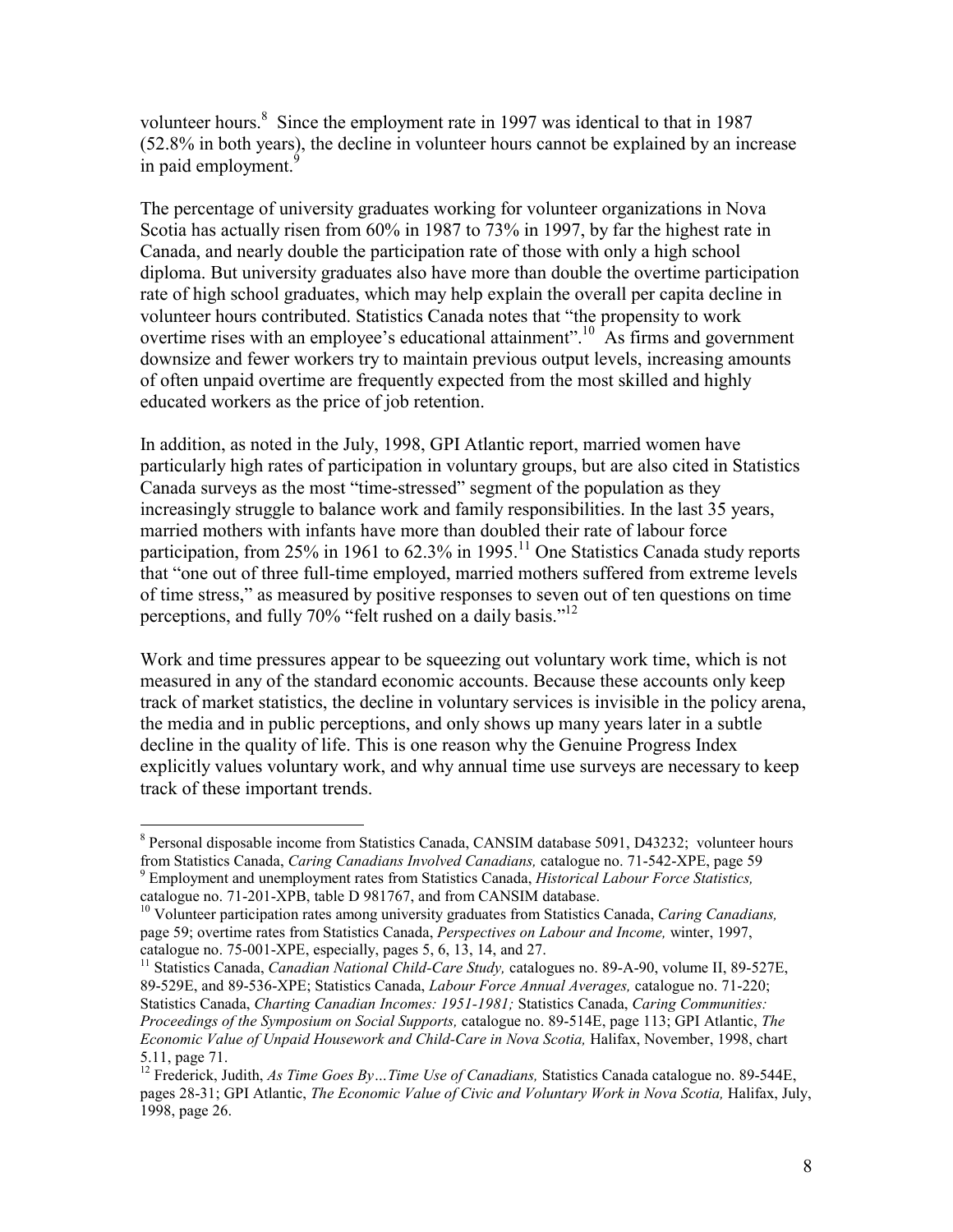#### **8. Trends in "involuntary voluntary work"**

The July report drew attention to the growing phenomenon of involuntary voluntary work, particularly among young people, who are forced to work for free because they cannot find paid work. The 1997 Statistics Canada survey confirms this trend by showing that higher rates of voluntary work among 15 to 24 year-olds are correlated with higher youth unemployment rates.

Between 1987 and 1997 youth volunteer participation rates nearly doubled, increasing by 15 percentage points, compared to only 4.6 percentage points for the population as a whole, though youth volunteers spent about 28% less time on average volunteering in 1997 than they did in 1987. In Nova Scotia 43% of 15 to 24-year-olds worked for volunteer organizations in 1997.<sup>13</sup>

The Statistics Canada survey notes:

*Youth volunteers appear to have different motivations for volunteering than do volunteers in general. They are particularly likely to volunteer to improve job opportunities (54%), to explore their own abilities (68%), and to use their skills and abilities (82%).14*

By comparison, only 21% of 25 to 44-year-olds and 11% of 45 to 64-year-olds said their motivation for volunteering was to improve their job opportunities (Chart 3). Among the older groups "helping others" is the most frequently cited reason given for volunteering.<sup>15</sup>

"Will an elderly person or invalid feel comfortable knowing that the person attending to them is only there because they are required to be?" asks a Maclean's magazine article on workfare in Ontario.<sup>16</sup> A similar question might be asked about volunteers whose primary motivation is enhancing their job prospects. Where affective and emotional ties to vulnerable individuals are a major component of voluntary service, some agencies have expressed concern that unemployed youth volunteering for work experience may leave suddenly as soon as paid work is offered.<sup>17</sup>

#### **9. Policy Implications**

An assumption behind cuts in government services has been that the voluntary sector will pick up the slack and compensate for the losses at the governmental level. Finance Minister, Paul Martin, himself said:

 $\overline{a}$ 

<sup>&</sup>lt;sup>13</sup> Statistics Canada, *Caring Canadians*, pages 40 and 59.<br><sup>14</sup> Op. cit., page 40.

<sup>&</sup>lt;sup>14</sup> Op. cit., page 40.<br><sup>15</sup> For a summary of motivations for volunteering, see GPI Atlantic, *The Economic Value of Civic and Voluntary Work in Nova Scotia,* page 13; and Statistics Canada, *Caring Canadians, Involved Canadians,*  page 37.<br><sup>16</sup> Maclean's, July 1, 1996, page 41.

<sup>&</sup>lt;sup>17</sup> Such views were expressed at a Metro Community Services Network forum on voluntary work at the Captain William Spry Community Centre, October 21, 1998.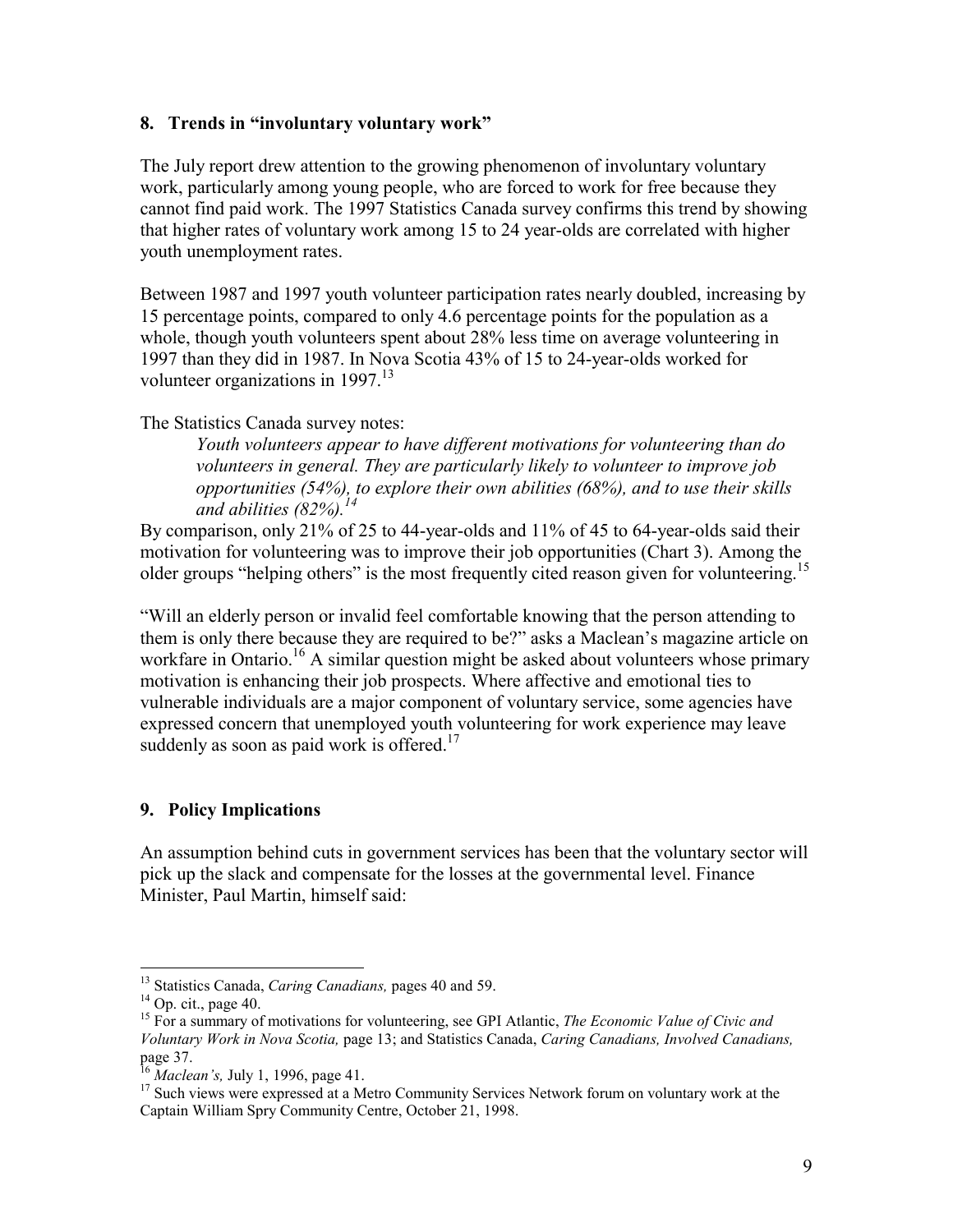*There is no question that governments have to rely on volunteerism more than ever in a time of cut-backs, and that makes it absolutely essential that we do all we can to recognize the importance of volunteers.* 

And Health Minister, David Dingwall, remarked:

*Governments have only woken up in recent years and started to acknowledge the significant contributions that volunteers make*<sup>18</sup>.

But without a system of tracking volunteer hours on a regular basis, there has been no way of determining whether the voluntary sector has or has not been able to compensate for the loss of government services. This analysis of the recent Statistics Canada survey is the first direct evidence that it has not been able to do so, and that volunteer hours have in fact declined along with real incomes, transfer payments and government cut-backs in services. This double loss means that vulnerable groups are receiving substantially less support now than they were in 1987.

The losses are compounded by cut-backs in financial supports to volunteer and non-profit groups. Organizations catering to disadvantaged groups have traditionally relied on a combination of public and private funds as well as volunteer efforts. But a recent survey of Metro Halifax community-based agencies found that 20 out of 24 had experienced funding cuts in the last seven years, and that many had to cope with multiple cuts from all levels of government, some as high as  $50\%$ <sup>19</sup> In 1996, the provincial Department of Community Services, for example, implemented an across-the-board 3% funding cut to community-based agencies retroactive to April of that year. Since the cut came six months into the fiscal year and affected money already spent, it amounted to an effective 6% reduction in funds.

At the federal level, there were drastic single year budget cuts to many voluntary organizations and community-based agencies, including a 15% cut to the National Anti-Poverty Organization, a 50% cut to the National Voluntary Organization, and a 15% cut to the Canadian Council for International Cooperation. Many cuts have been steady and cumulative. The Canadian Ethnocultural Council was cut 10% in one year, but 40% over five years. The National Action Committee on the Status of Women lost 55% of its federal funding over five years.<sup>20</sup>

#### According to *Maclean's,*

*One of the great dilemmas is that Canadian governments are cutting spending and support programs precisely at a time when many people need them more than ever…. Governments will have to remember to not just ask what volunteers can do instead of them – but also what they can do to help volunteers.21*

 $\overline{a}$ 

 $18$  Op. cit., page 40.

<sup>19</sup> Captain William Spry Community Centre, *Under Siege: A Study of Non-Profit, Community-Based Agencies in an Era of Cuts,* Halifax, Nova Scotia, January, 1998; and *More Crises, Less Resources: The Impact of Cuts to Community Agencies,* Halifax, December, 1996, reporting on the six-year period 1990- 1996.

<sup>&</sup>lt;sup>20</sup> Cardozo, Andrew, "Index on Cuts to Interest Groups", *Canadian Forum*, June 1995, page 46. <sup>21</sup> *Maclean's*, op. cit., pages 40, 41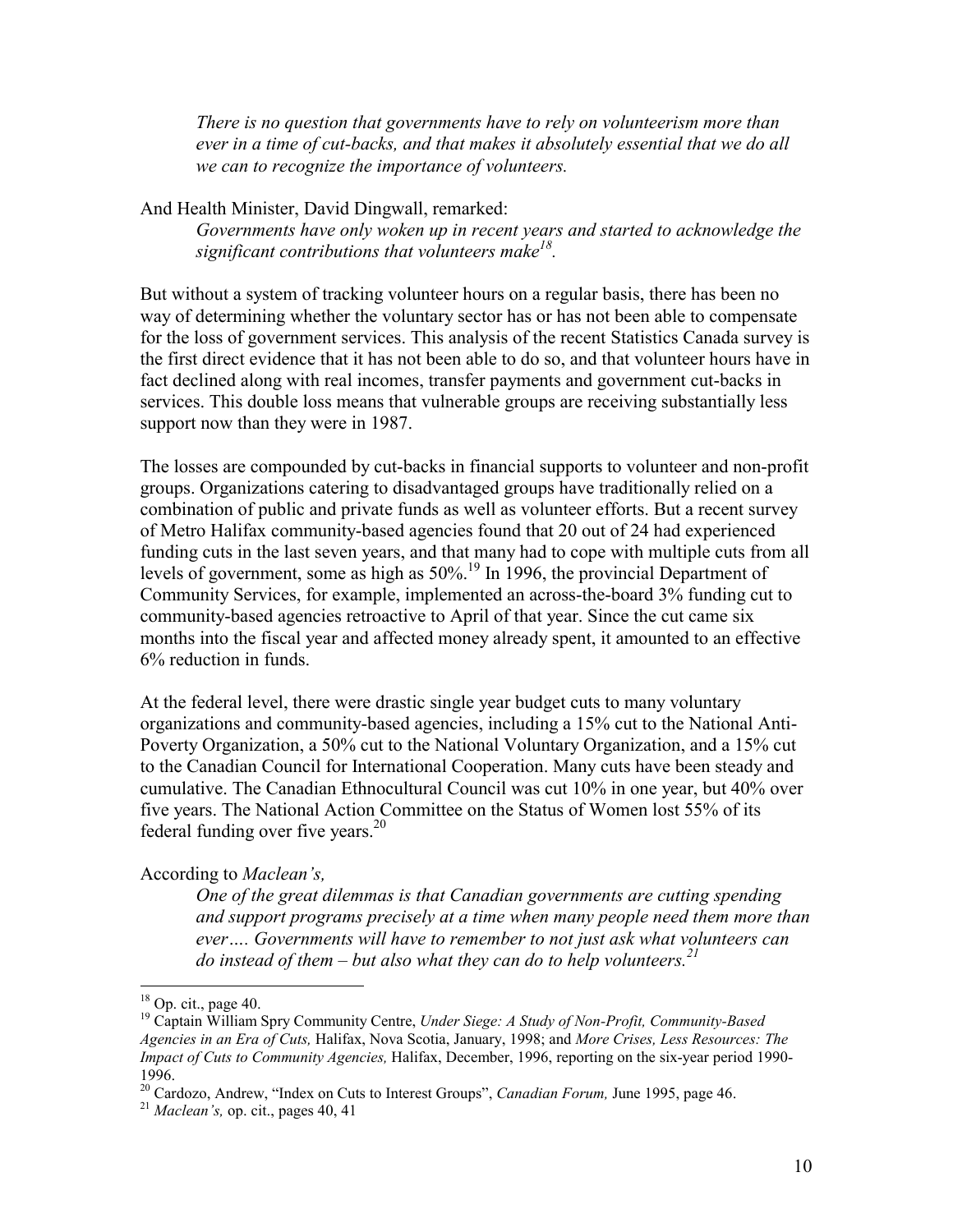The Canadian Council on Social Development argues:

*Devolving responsibilities for social programs to communities is commonly portrayed as being responsive to local needs. All too often, however, it is done without a corresponding transfer of resources and without recognizing the*  varying capacities of communities to take on these responsibilities.<sup>22</sup>

The recent Halifax survey of community-based agencies stated that volunteer organizations are "under siege from increased demands for services while struggling with dwindling resources."<sup>23</sup> Agencies reported that more individuals and families were poorer than seven years earlier and that "the women we see are in poorer mental and physical health than they used to be. $124$ 

The growing need for services and the increasing vulnerability of disadvantaged groups is largely due to the fall in real incomes, particularly for the least well off segments of society. Income after tax and transfers fell by 25% in constant dollars for the poorest 20% of Nova Scotian families between 1985 and 1996. Between 1988 and 1996, the second poorest 20% experienced a similar loss of real income.25

In sum, funding cuts to volunteer organizations and community agencies, and the actual decline in volunteer hours per capita, documented for the first time, indicate that the voluntary sector has been unable to meet the growing demands for its services. Despite government recognition of the importance of voluntary services at a time of fiscal and budgetary restraint, the invisibility of the voluntary sector in our conventional accounting system has left assumptions about community takeovers of government services untested. An annual time use survey is the minimum data requirement to track the health of the voluntary sector.

By regularly measuring and valuing voluntary work, and thus recognizing its economic and social importance, the Genuine Progress Index can help raise the profile of the voluntary sector and bring it more directly into the policy arena. Financial and other supports for volunteer organizations are necessary to protect this powerful provincial asset, and to ensure the maintenance of vital services that contribute directly to our quality of life and standard of living. In addition, the recognition that market trends like increased overtime hours and time pressures may squeeze out important voluntary work, can focus policy attention on critical links between the paid and unpaid sectors of the economy. Explicitly valuing unpaid work can help afford the voluntary sector the policy attention it deserves.

 $\overline{a}$ 

<sup>22</sup> The Canadian Council on Social Development, *Roundtables on the Canada Health and Social Transfer: Final Report, Ottawa, January 1996, page 7.*<br><sup>23</sup> Captain William Spry Community Centre, *Under Siege, pages 2 and 8.* <sup>24</sup> Op. cit. pages 7 and 8.

<sup>25</sup> Statistics Canada, *Nova Scotia Economic Families Size 2+, Quintile Shares, Average Income and Gini Coefficients,* custom tabulation.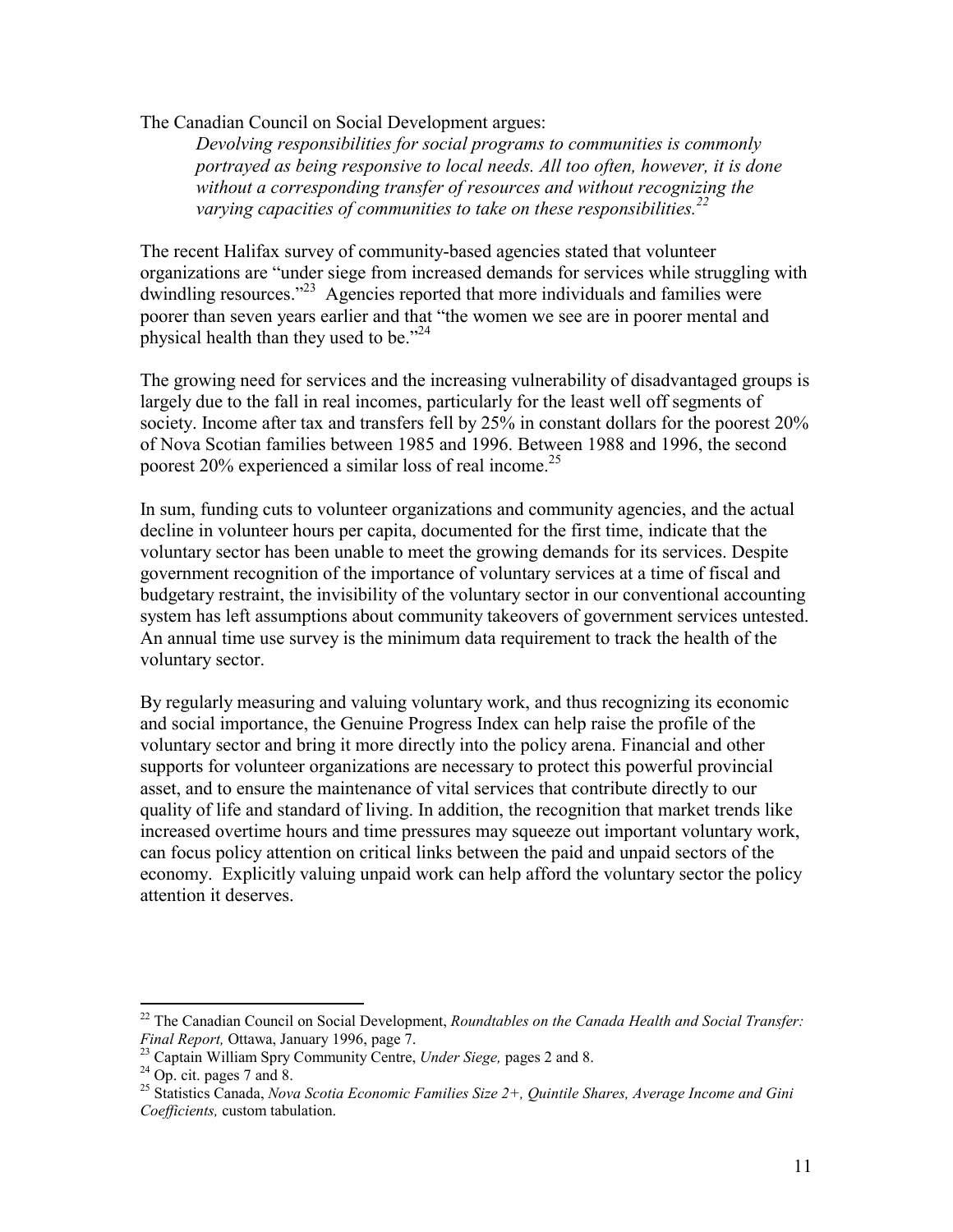## **Appendix: Tables and Charts**

#### **Table 1: More Volunteers with Less Time to Give Has Meant a Net Loss of Volunteer Services to Canadians**

|             | Number of   |       | <b>Total annual</b> |           | Average annual |      | <b>Volunteer service</b> |      |
|-------------|-------------|-------|---------------------|-----------|----------------|------|--------------------------|------|
|             | volunteers  |       | volunteer hours     |           | hours per      |      | hours per capita         |      |
|             | (thousands) |       | (thousands)         |           | volunteer      |      | (total population)       |      |
|             | 1987        | 1997  | 1987                | 1997      | 1987           | 1997 | 1987                     | 1997 |
| Canada      | 5,337       | 7,472 | 1,017,548           | 1,108,924 | 191            | 149  | 38.3                     | 36.5 |
| Nfld.       | 110         | 150   | 22,600              | 20,494    | 206            | 137  | 39.2                     | 36.7 |
| PEI         | 32          | 38    | 4,669               | 4,869     | 148            | 127  | 36.2                     | 35.5 |
| <b>N.S.</b> | 218         | 283   | 40,901              | 40,029    | 188            | 141  | 45.6                     | 42.3 |
| N.B.        | 162         | 208   | 34,097              | 34,121    | 211            | 164  | 46.6                     | 44.8 |
| Quebec      | 1,005       | 1,313 | 206,911             | 196,974   | 206            | 150  | 30.4                     | 26.5 |
| Ontario     | 1,870       | 2,890 | 352,923             | 421,596   | 189            | 146  | 36.4                     | 36.8 |
| Manitoba    | 303         | 344   | 48,748              | 44,763    | 161            | 130  | 44.2                     | 39.2 |
| Sask.       | 276         | 361   | 50,497              | 48,311    | 183            | 134  | 49.2                     | 47.3 |
| Alberta     | 701         | 878   | 121,035             | 128,323   | 172            | 146  | 49.5                     | 44.9 |
| B.C.        | 661         | 1,005 | 135,166             | 169,443   | 205            | 169  | 44.1                     | 43.0 |

(Formal volunteer organizations, 1987-1997)

NOTE: Figures do not include informal voluntary work, for which trends will be available with the 1999 release of the 1998 General Social Survey results.

Sources:

Statistics Canada, *Caring Canadians, Involved Canadians,* catalogue no. 71-542-XPE, 1998; David Ross, *Economic Dimensions of Volunteer Work in Canada*, Department of the Secretary of State of Canada, January 1990, page 11;

Statistics Canada, *Giving Freely: Volunteers in Canada,* by Doreen Duchesne, catalogue no. 71- 535, no. 4;

Statistics Canada, *Revised Intercensal Population and Family Estimates July 1, 1971-1991,*  catalogue no. 91-537, page 79;

Statistics Canada, *Quarterly Demographic Statistics, July-September, 1997,* catalogue no. 91- 002-XPB, volume 11, no. 3, page 16;

Statistics Canada, *Provincial Economic Accounts, Annual Estimates, 1996,* catalogue no. 13-213- PPB, population, page 167.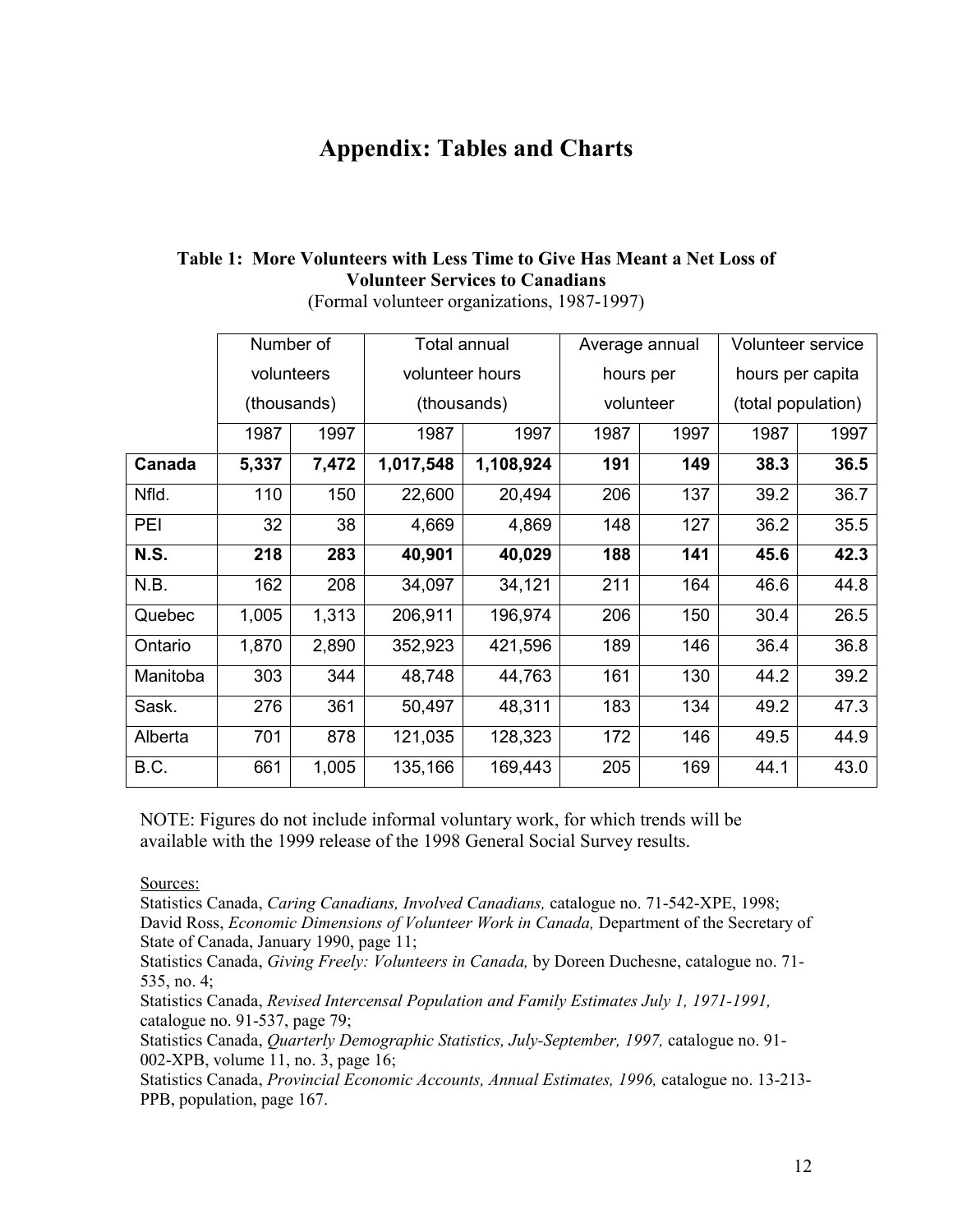

**Chart 1: Time Squeeze on Volunteers: Annual Hours per Volunteer, 1987 - 1997**

**Chart 2: Decline in Volunteer Service Hours, 1987 - 1997**